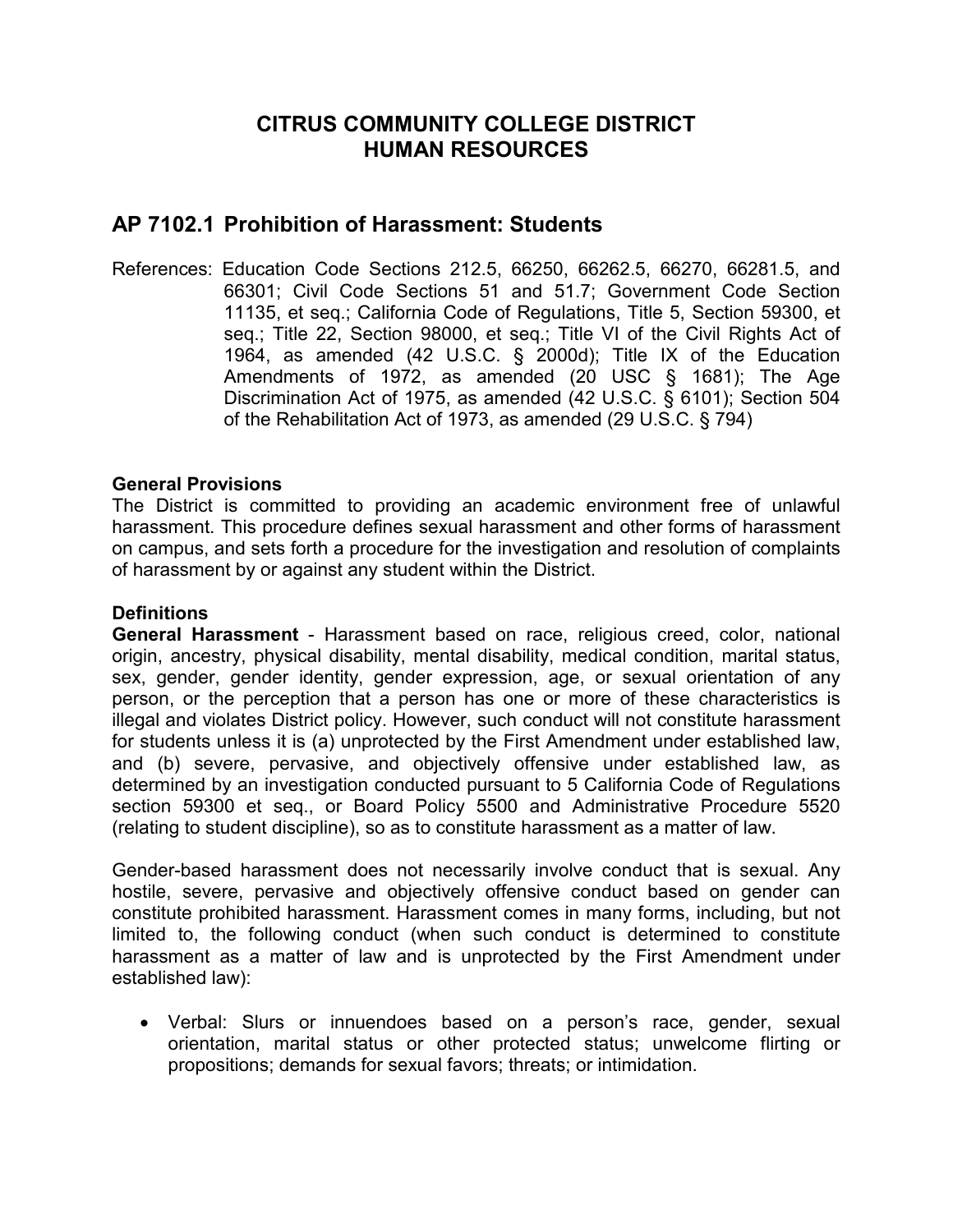- **Physical**: Assault or battery (which may include unwelcomed kissing, grabbing, groping, or pinching, as examples), physical interference with free movement, or intimidation directed at an individual due to that person's gender, race, national origin, sexual orientation, or other protected status.
- **Environmental**: The creation of a hostile academic environment may constitute harassment. The determination of whether an environment is hostile is based on the totality of the circumstances, including such factors as the frequency of the conduct, the severity of the conduct, whether the conduct is humiliating or physically threatening, and whether the conduct unreasonably interferes with an individual's learning.

**Sexual Harassment** - In addition to the above, sexual harassment consists of unwelcome sexual advances, requests for sexual favors, and other conduct of a sexual nature when:

- submission to the conduct is made a term or condition of an individual's academic status or progress;
- submission to, or rejection of, the conduct by the individual is used as a basis of academic decisions affecting the individual;
- the conduct is so severe, pervasive, and objectively offensive that the victim is effectively denied access to an educational opportunity or benefit; or,
- submission to, or rejection of, the conduct by the individual is used as the basis for any decision affecting the individual regarding benefits and services, honors, programs, or activities available at or through the community college.

This definition encompasses two kinds of sexual harassment:

**"Quid pro quo"** sexual harassment occurs when a person in a position of authority makes educational benefits conditional upon an individual's willingness to engage in or tolerate unwanted sexual conduct.

**"Hostile environment"** sexual harassment occurs when unwelcome conduct based on a person's gender is severe, pervasive and objectively offensive under established law, based on the totality of the circumstances, that it effectively denies the victim of participation in or the benefits of any educational program or activity. The victim must subjectively perceive the environment as hostile, and the harassment must be such that a reasonable person of the same gender would perceive the environment as hostile. The determination of whether an environment is hostile is based on the totality of the circumstances, including such factors as the frequency of the conduct, the severity of the conduct, whether the conduct is humiliating or physically threatening, and whether the conduct unreasonably interferes with an individual's learning.